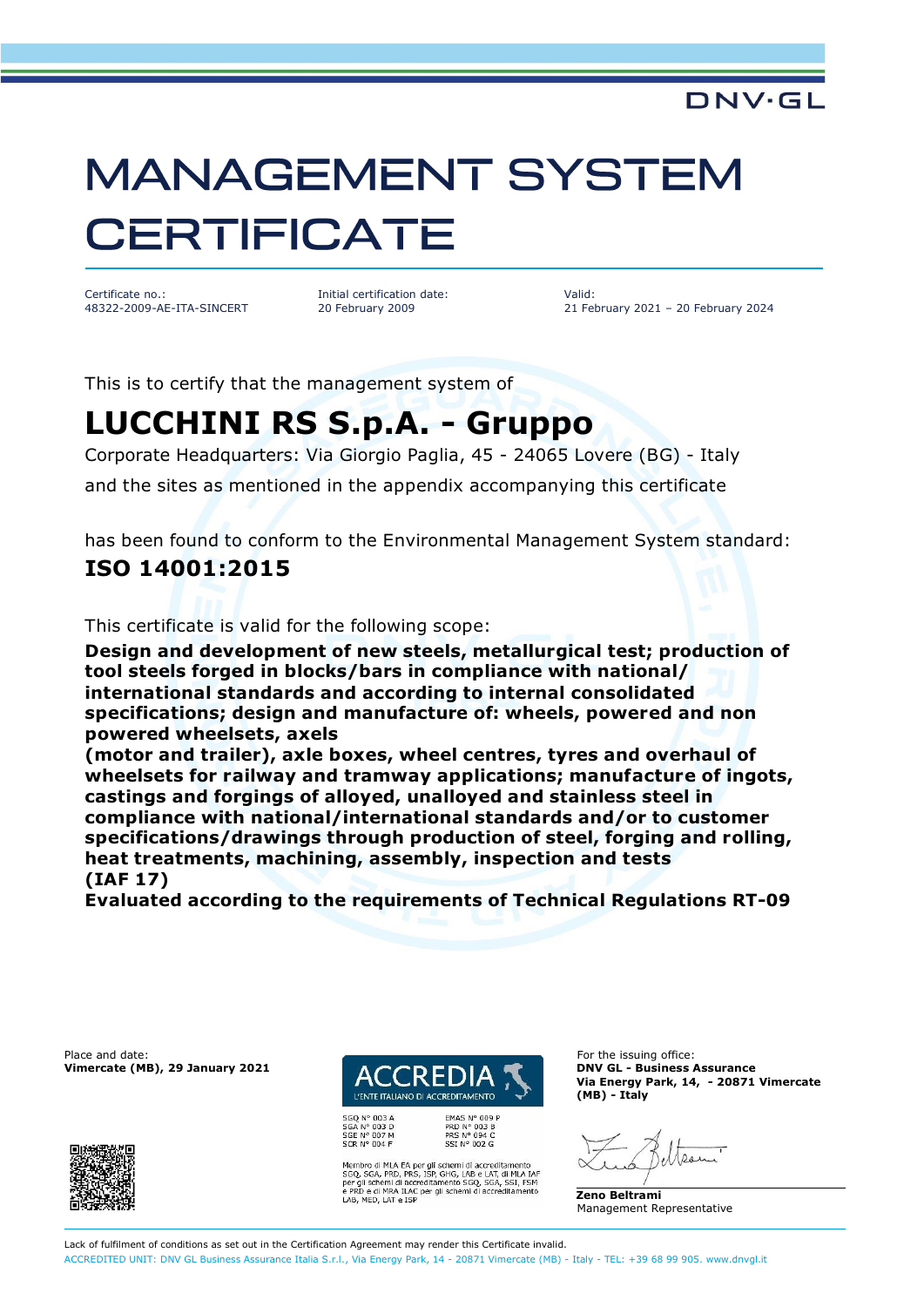Certificate no.: 48322-2009-AE-ITA-SINCERT Place and date: Vimercate (MB), 29 January 2021

### **Appendix to Certificate**

#### **LUCCHINI RS S.p.A.**

Locations included in the certification are as follows:

| <b>Site Name</b>                                               | <b>Site Address</b>                                   | <b>Site Scope</b>                                                                                                                                                                                                                                                                                                                                                                                                                                                                                                                                                                                                                                                                                          |
|----------------------------------------------------------------|-------------------------------------------------------|------------------------------------------------------------------------------------------------------------------------------------------------------------------------------------------------------------------------------------------------------------------------------------------------------------------------------------------------------------------------------------------------------------------------------------------------------------------------------------------------------------------------------------------------------------------------------------------------------------------------------------------------------------------------------------------------------------|
| LUCCHINI RS S.p.A.<br>Corporate Headquarters<br>Sito Operativo | Via Giorgio Paglia, 45 - 24065<br>Lovere (BG) - Italy | Design and development of new steels,<br>metallurgical test. Management of<br>operational, commercial, financial,<br>human resources, quality,<br>procurement, metallurgy and of<br>external relations and legal aspects for<br>production of tool steels forged in<br>blocks/bars in compliance with<br>national/international standards and<br>according to internal consolidated<br>specifications; design of: wheels,<br>wheelsets, axels for railway and<br>tramway applications                                                                                                                                                                                                                      |
| LUCCHINI RS S.p.A.<br>Sito Operativo                           | Via Giorgio Paglia, 94 - 24065<br>Lovere (BG) - Italy | Design and development of new steels,<br>metallurgical test. Management of<br>operational, commercial, financial,<br>human resources, quality,<br>procurement, metallurgy and of<br>external relations and legal aspects for<br>production of tool steels forged in<br>blocks/bars in compliance with<br>national/international standards and<br>according to internal consolidated<br>specifications; design of: wheels,<br>wheelsets, axels for railway and<br>tramway applications                                                                                                                                                                                                                      |
| LUCCHINI INDUSTRIES S.r.I.<br>Sito Operativo                   | Via Giorgio Paglia, 45 - 24065<br>Lovere (BG) - Italy | Production of tool steels forged in<br>blocks/bars in compliance with<br>national/international standards and<br>according to internal consolidated<br>specifications; manufacture of:<br>wheels, powered and non powered<br>wheelsets, axels (motor and trailer),<br>axle boxes, wheel centres, tyres and<br>overhaul of wheelsets for railway and<br>tramway applications; manufacture of<br>ingots, castings and forgings of<br>alloyed, unalloyed and stainless steel<br>in compliance with<br>national/international standards and/or<br>to customer specifications/drawings<br>through production of steel, forging<br>and rolling, heat treatments,<br>machining, assembly, inspection and<br>tests |

**DNV·GL**